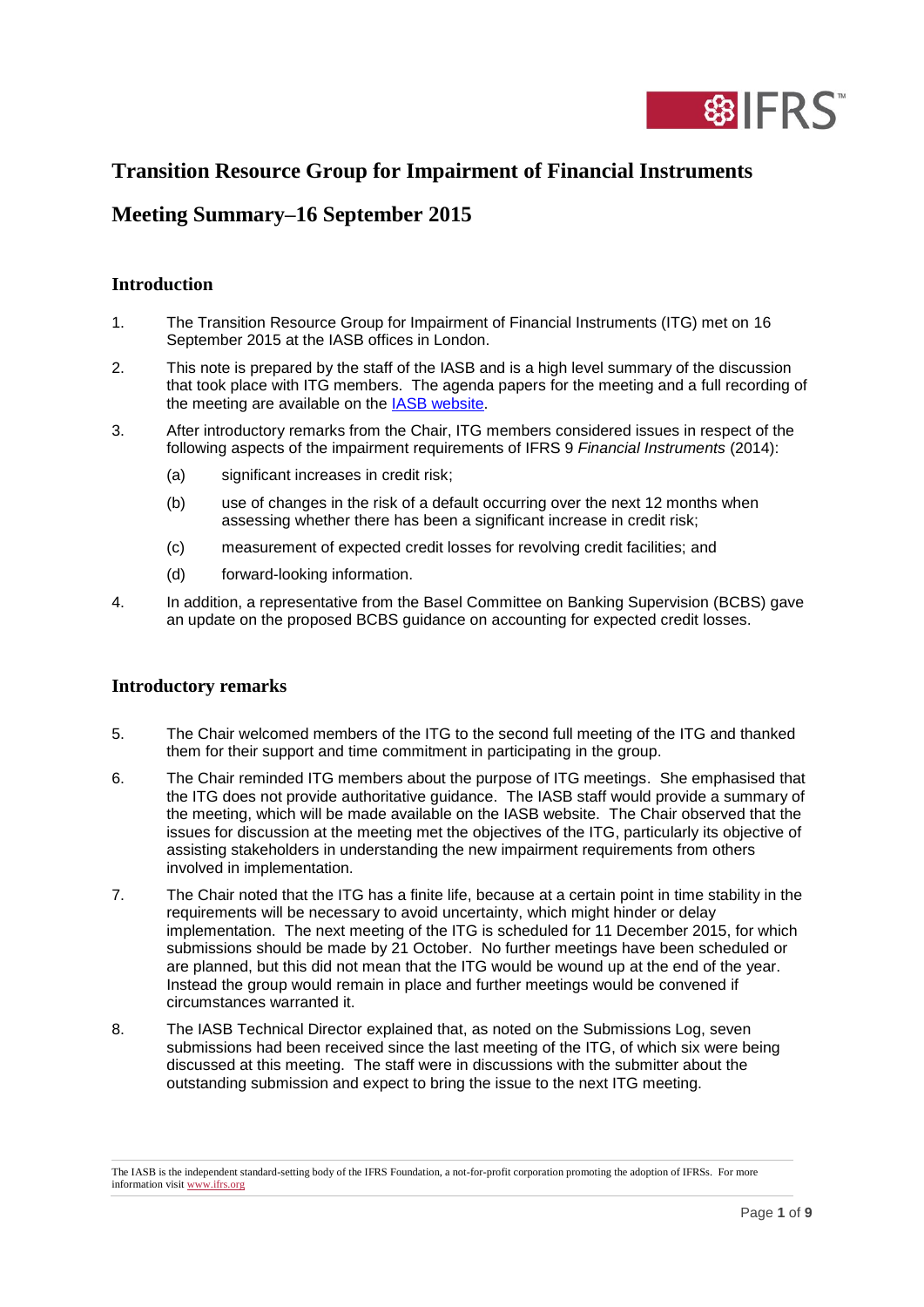- 9. The IASB Technical Director confirmed that the IASB would be kept informed of ITG discussions, but, at this stage, such an update was not expected to involve a technical discussion of the issues.
- 10. The IASB Technical Director highlighted that the agenda papers were prepared based on submitters' fact patterns and hence such fact patterns do not represent staff or IASB views.

#### **Significant increases in credit risk (Agenda Paper 1)**

- 11. Agenda Paper 1 addressed two issues relating to how an entity should make the assessment of significant increases in credit risk in accordance with the impairment requirements of IFRS 9. Specifically, the ITG considered:
	- (a) how an entity should determine whether there has been a significant increase in credit risk for a portfolio of loans advanced to customers across broad credit quality bands with identical pricing and contractual terms, for example, retail loans (Issue 1); and
	- (b) whether an entity can use behavioural indicators of credit risk as a proxy for the assessment of significant increases in credit risk since initial recognition (Issue 2).

*Issue 1*

- 12. The submitter presented an example of a retail loan portfolio (Portfolio A) comprising customers who had been assigned initial credit grades between 1 and 5 (based on a 10-grade rating scale where 1 is the highest credit quality) and had been issued loans with the same contractual terms and pricing. The submitter asked whether it would be appropriate to make the determination of significant increases in credit risk by using a single threshold approach such as that outlined for Portfolio 1 in Illustrative Example 6 of IFRS 9, on the basis that the exposures in Portfolio A could be considered to have a similar initial credit risk. Alternatively, the submitter asked whether there were other more appropriate approaches—for example defining a significant increase in credit risk as a specific number of notch increases in credit grade.
- 13. ITG members observed that the appropriateness of using a credit grading system will always depend on an entity's specific facts and circumstances. In particular, the answer to the submitter's question would depend upon the range of factors taken into account in determining individual credit grades, how the credit grading system operated and how it was related to the risk of a default occurring. However, ITG members noted that when assessing whether there has been a significant increase in credit risk, an entity should be mindful of achieving the objective of the impairment requirements, ie to recognise lifetime expected credit losses for all financial instruments for which there have been significant increases in credit risk since initial recognition. Consequently, ITG members observed that in accordance with IFRS 9:
	- (a) the impairment model is based on an assessment of changes in credit risk since initial recognition, rather than the identification of a specific level of credit risk at the reporting date; and
	- (b) a smaller absolute change in the risk of default occurring will be more significant for an asset that is of high quality on initial recognition than for one that is of low quality.
- 14. ITG members discussed Illustrative Example 6 in IFRS 9 and noted that in respect of Portfolio 1, the assessment of significant increases in credit risk was made using a form of absolute approach. However, it was pointed out that this approach was still consistent with the objective of identifying significant increases in credit risk since initial recognition. In particular, only loans with an initial credit grade of 3 or 4 were included in Portfolio 1 and furthermore, the entity had concluded that a movement from credit grade 3 to 4 did not represent a significant increase in credit risk. Consequently, ITG members observed that in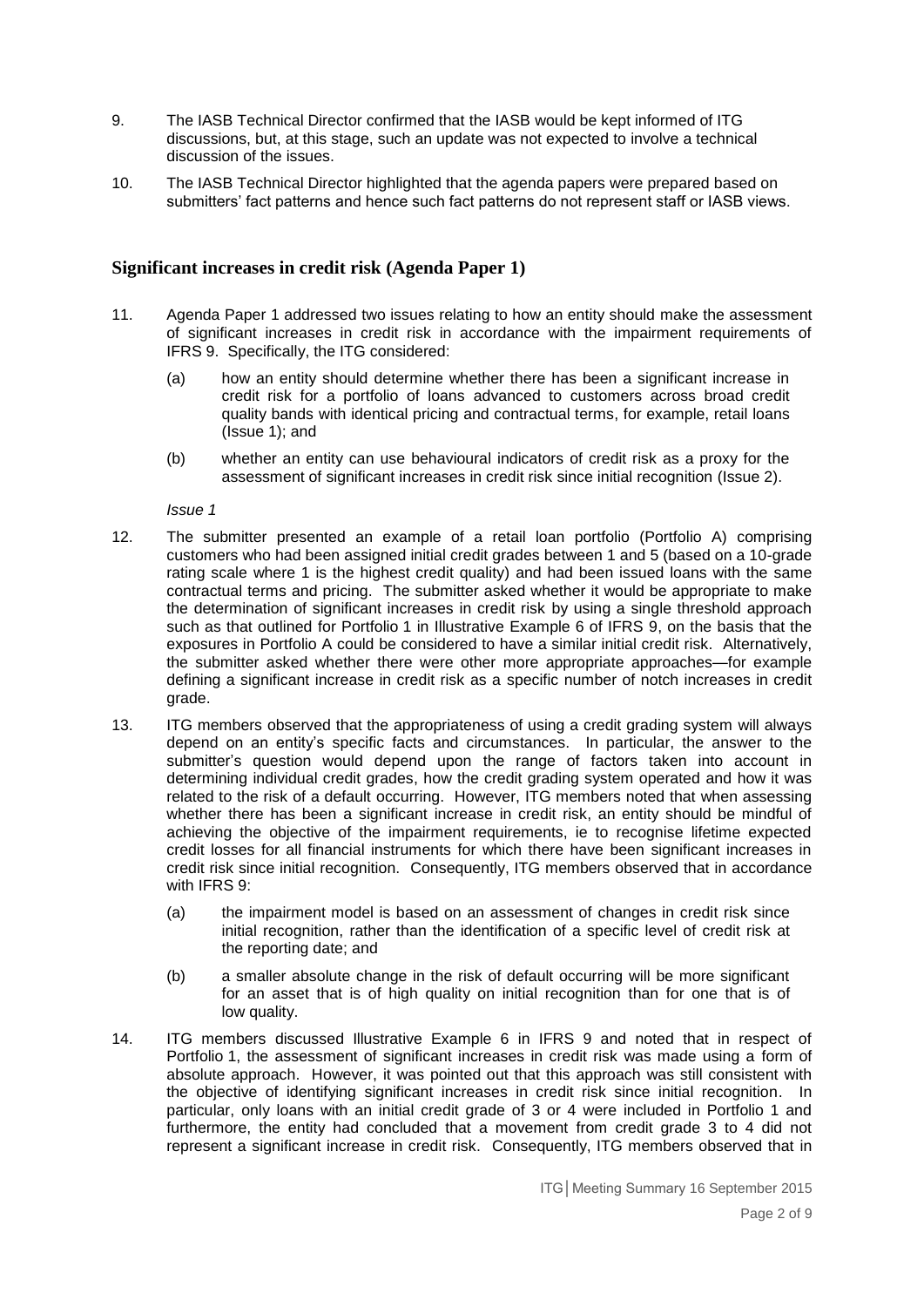respect of Portfolio 1 in Example 6, using a single threshold of credit grade 5 as a means of identifying a significant increase in credit risk since initial recognition served to capture changes in credit risk in a manner that achieved the objective of the impairment requirements.

- 15. In contrast, ITG members noted that in the submitter's example, Portfolio A contained loans with initial credit grades ranging between 1 and 5. ITG members questioned whether such a broad range of credit grades could be considered to represent a similar initial credit risk and noted that in order to conclude that the assessment could be based on whether loans had a credit rating worse than 5, the entity would need to have determined that movements between credit grades 1 and 5 did not represent a significant increase in credit risk.
- 16. ITG members acknowledged that when assessing whether there has been a significant increase in credit risk, it would not be appropriate for the entity to consider only factors such as pricing and contractual terms. In this regard, it was noted that while the concept of economic loss was considered in developing the IFRS 9 model, the Standard requires an assessment of changes in credit risk based on a wide range of factors including internal and external indicators of credit risk, changes to contractual terms, actual and expected performance/behaviours and forecasts of future conditions
- 17. ITG members also discussed more generally the appropriateness of using internal credit grading systems as a means of assessing changes in credit risk since initial recognition. ITG members made the following observations relating to this point:
	- (a) credit grading systems were not designed with the requirements of IFRS 9 in mind and consequently, it should not be assumed that they will always be an appropriate means of identifying significant increases in credit risk. For example, an entity would need to consider whether the credit grades:
		- (i) were reviewed with sufficient frequency;
		- (ii) included all reasonable and supportable information, including information that is forward-looking; and
		- (iii) reflected the risk of default over the expected life of the financial instrument.
	- (b) credit grading systems vary and so care needs to be taken when referring to movements in credit grades and how this reflects an increased risk of default occurring; and
	- (c) the assessment of whether a change in credit risk grade represents a significant increase in credit risk in accordance with IFRS 9 depends on the initial credit risk of the financial instrument being assessed. Because the relationship between credit grades and changes in the risk of default occurring differs between credit grading systems (for example, in some cases the changes in the risk of a default occurring may increase exponentially between grades whereas in others it may not), this requires particular consideration.
- 18. In addition, it was noted by a number of ITG members that information available at an individual financial instrument level and/or built into a credit risk grading system may not incorporate forward-looking information as required by IFRS 9. Consequently, the assessment of significant increases in credit risk may need to be supplemented by a collective assessment to capture forward-looking information. However, it was noted that a collective assessment should not obscure significant increases in credit risk at an individual financial instrument level. In this regard, some ITG members commented on the importance of portfolio segmentation, noting that entities should ensure that sub-portfolios were not defined too widely.

#### *Issue 2*

19. The submitter asked whether some types of behavioural measures of credit risk (for example, if a customer has failed to make a payment on a facility with another lender) could serve as a reasonable proxy for identifying significant increases in credit risk since initial recognition.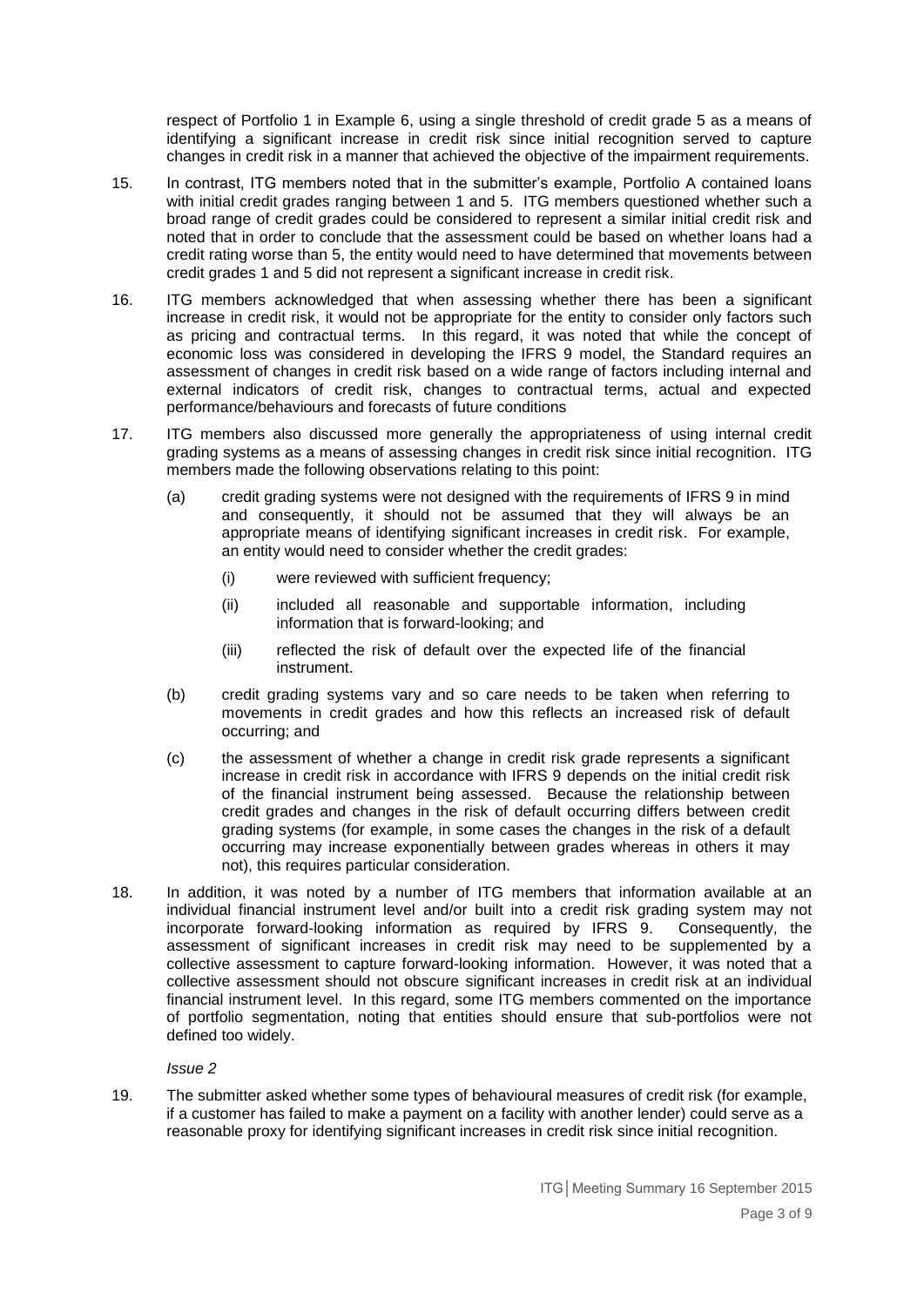The submitter also asked whether such behavioural measures could be used as a means of demonstrating that a financial instrument had a low credit risk in accordance with IFRS 9.

- 20. ITG members noted that in accordance with IFRS 9:
	- (a) an entity is required to assess whether there has been a significant increase in credit risk since initial recognition—ie the assessment is relative in nature;
	- (b) when assessing whether there has been a significant increase in credit risk since initial recognition, an entity shall use the change in the risk of a default occurring over the expected life of the financial instrument<sup>1</sup>; and
	- (c) a significant increase in credit risk is expected to occur prior to delinquency and consequently, when making this assessment, an entity is required to consider all reasonable and supportable information, including information that is forward-looking, that is available without undue cost and effort.
- 21. ITG members noted that when assessing whether there has been a significant increase in credit risk, entities are required to consider a range of indicators rather than focussing on only one. Furthermore, it was noted that while behavioural indicators had a role to play, measures such as those presented by the submitter were often lagging indicators of increases in credit risk and consequently, they should be considered in conjunction with other, more forward-looking information. In this regard, ITG members noted that an entity must consider how to source and incorporate forward-looking information into the assessment of significant increases in credit risk and observed that an entity may need to do this on a collective basis if forward-looking information is not available at an individual financial instrument level.
- 22. When considering the use of behavioural indicators, it was noted that an entity should:
	- (a) focus on identifying pre-delinquency behavioural indicators of increases in credit risk, for example increased utilisation rates or increased cash drawings on specific products;
	- (b) only use indicators that are relevant to the risk of default occurring;
	- (c) establish a link between the behavioural indicators of credit risk and changes in the risk of default occurring since initial recognition;
	- (d) be mindful that while behavioural indicators are often predictive of defaults in the short term, they are often less predictive of defaults in the longer term; and
	- (e) consider whether the use of behavioural indicators is appropriate for the type of product being assessed—for example, if a loan has only back-ended payments, behavioural indicators based on timeliness of payment will not be appropriate.
- 23. ITG members discussed that an entity is required to consider all information available without undue cost and effort and observed that entities should not be limited by the information that is available internally—for example, an entity should consider using third-party information from sources such as credit bureaus. However, it was also acknowledged that the information available to entities will vary across jurisdictions.
- 24. A number of ITG members noted that when making the assessment of significant increases in credit risk, an entity should consider the possibility of segmenting the portfolio into groups of financial instruments with shared credit characteristics in such a way that similar indicators of credit risk could be used to identify increases in credit risk for specific sub-portfolios.
- 25. Regarding the question of whether behavioural indicators of credit risk such as those noted by the submitter could be used for the purposes of identifying low credit risk assets in accordance with paragraph 5.5.10 of IFRS 9, a number of ITG members commented that this would not be appropriate, on the basis that such measures would not constitute a globally accepted definition of low credit risk as required by IFRS 9.

1

<sup>&</sup>lt;sup>1</sup> Subject to changes in the 12-month risk of default occurring being used as a proxy for changes in the lifetime risk of a default occurring when appropriate—see Agenda Paper 2 for a further discussion.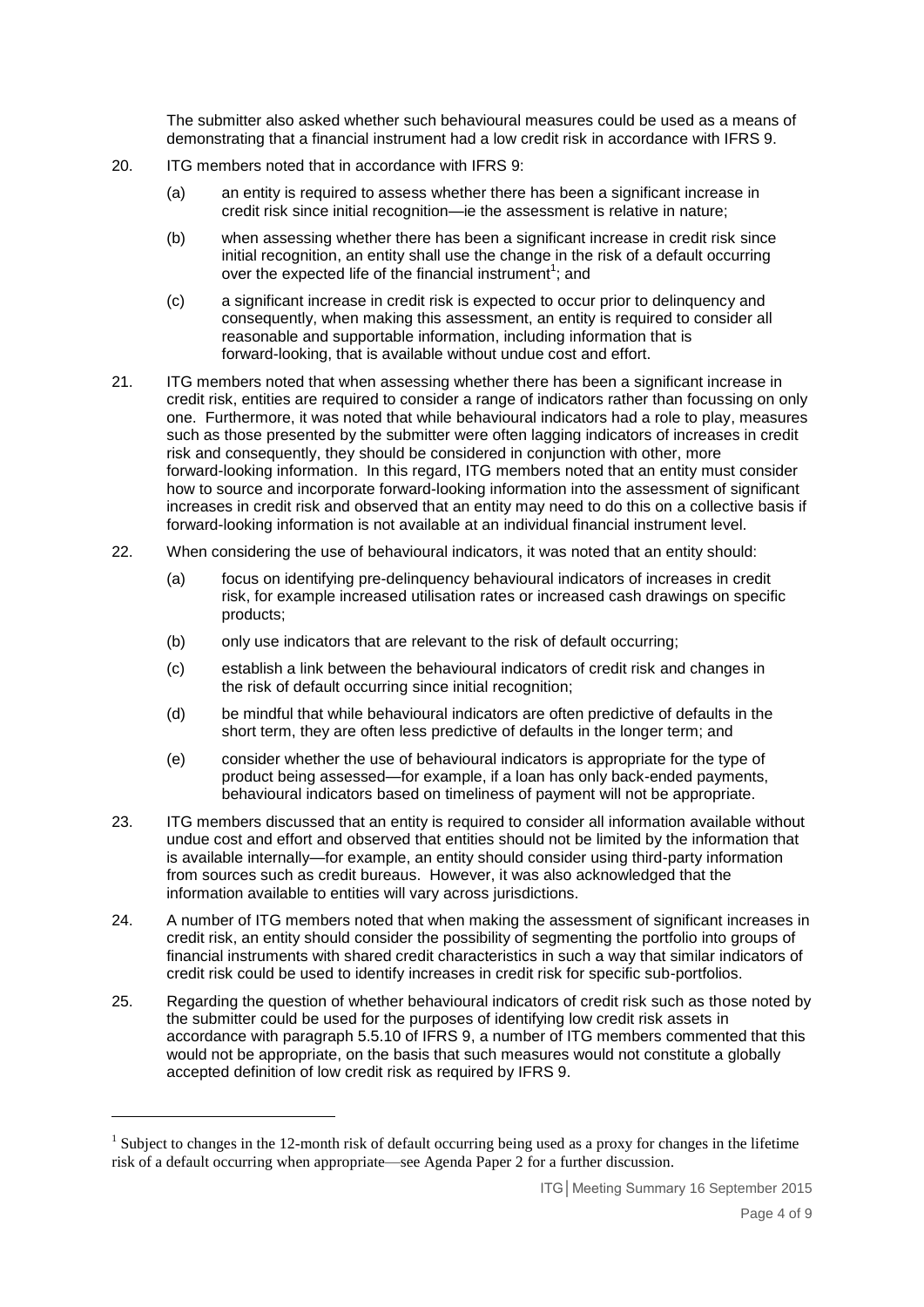#### **Use of changes in the risk of a default occurring over the next 12 months when assessing significant increases in credit risk (Agenda Paper 2)**

- 26. Paragraphs B5.5.13-B5.5.14 of IFRS 9 acknowledge that when assessing whether a significant increase in credit risk has occurred, changes in the risk of a default occurring over the next 12 months may be a reasonable approximation of changes in the lifetime risk of a default occurring for some financial instruments and in some types of circumstances. The submitter asked whether, and if so to what extent, an entity would be required to perform a review to determine whether circumstances still support the use of changes in the 12-month risk of a default occurring as an approximation of changes in the lifetime risk of default occurring.
- 27. ITG members discussed that, in accordance with IFRS 9, an entity is required to assess changes in the risk of a default occurring over the expected life of a financial instrument when assessing whether a significant increase in credit risk has occurred. ITG members also noted that IFRS 9 acknowledges that changes in the 12-month risk of a default occurring may be an appropriate proxy for a lifetime assessment in cases in which expected default patterns are not concentrated at a specific point during the expected life of the financial instrument.
- 28. ITG members noted that they would expect an entity to complete a robust analysis up front in order to support the conclusion that changes in the 12-month risk of a default occurring were a reasonable approximation for the assessment of changes in the lifetime risk of default occurring.
- 29. Some ITG members commented that the level of initial analysis required would depend on the specific type of financial instrument being considered. Consequently in some cases, a qualitative analysis would suffice whereas in less clear-cut cases, a quantitative analysis may be necessary. It was also noted that it may be appropriate to segregate portfolios (for example by maturity) in order to facilitate the analysis for groups of similar financial instruments.
- 30. ITG members also discussed the level of ongoing review that would be required. They noted that an entity would need to be satisfied on an ongoing basis that the use of changes in the 12-month risk of a default occurring continued to be a reasonable approximation for changes in the lifetime risk of a default occurring.
- 31. ITG members also discussed the appropriate type of review that should be undertaken on an ongoing basis and observed that while a quantitative review would not necessarily be required, it would depend on the specific facts and circumstances. It was noted that one way of approaching an ongoing review would be as follows:
	- (a) identify the key factors that would affect the appropriateness of using changes in the 12-month risk of a default occurring as an approximation of changes in the lifetime risk of default occurring;
	- (b) monitor these factors on an ongoing basis as part of a qualitative review of circumstances; and
	- (c) consider whether any changes in those factors indicated that changes in the 12-month risk of a default occurring were no longer an appropriate proxy for changes in a lifetime risk of default occurring.
- 32. ITG members observed that if it were determined that changes in the 12-month risk of a default occurring were no longer a reasonable approximation for the assessment of changes in the lifetime risk of a default occurring, an entity would be required to determine an appropriate approach to capture changes in the lifetime risk of a default occurring.
- 33. A number of ITG members noted that it was important to emphasise that the guidance set out in paragraphs B5.5.13—B5.5.14 of IFRS 9, which permits an entity to use changes in the 12-month risk of a default occurring as an approximation for the lifetime risk of default occurring in certain cases, is only relevant for the assessment of significant increases in credit risk and does *not* relate to the measurement of expected credit losses. When an entity is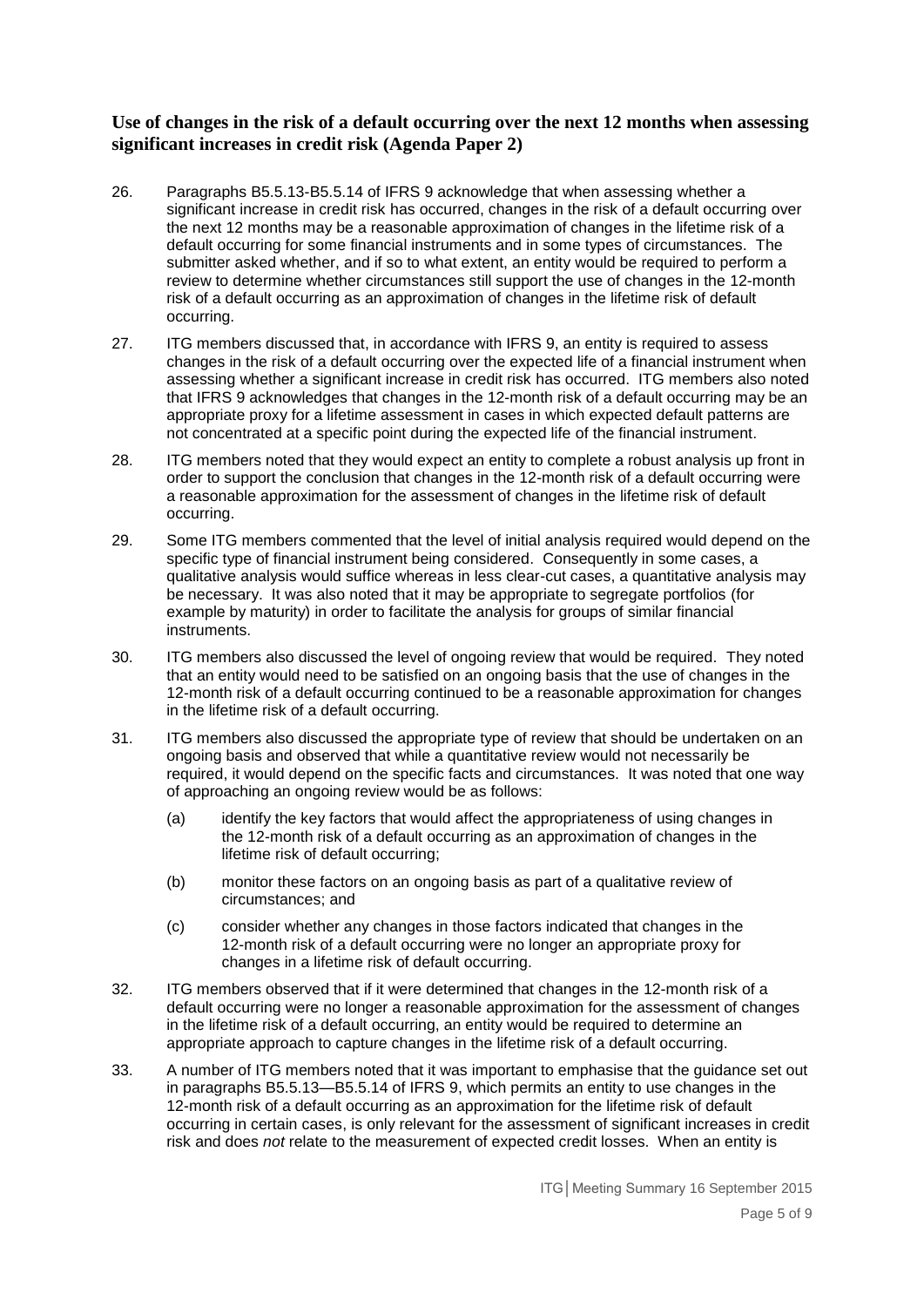required to measure lifetime expected credit losses, that measurement must always reflect the lifetime risk of a default occurring.

34. ITG members also observed that IFRS 9 does not prescribe how an entity should determine whether the use of changes in the 12-month risk of a default occurring was an appropriate proxy for assessing changes in the lifetime risk of a default occurring. However, it was noted that entities are required to disclose how they make the assessment of significant increases in credit risk, in accordance with IFRS 7 *Financial Instruments: Disclosures*.

#### **Measurement of expected credit losses for revolving credit facilities (Agenda Paper 3)**

- 35. The submitter asked whether an exposure in excess of the contractually agreed credit limit could be used when estimating the exposure at default for revolving credit facilities in accordance with IFRS 9 when an entity has a history of allowing customers to exceed their contractually set credit limits.
- 36. ITG members noted that the impairment model in IFRS 9 is based on the contractual terms of a financial instrument. Specifically:
	- (a) the definition of credit losses refers to a comparison between the contractual cash flows that are due to an entity in accordance with the contract and all the cash flows that the entity expects to receive; and
	- (b) the maximum period to consider when measuring expected credit losses is the maximum contractual period (including extension options) over which the entity is exposed to credit risk and not a longer period, even if that period is consistent with business practice.
- 37. ITG members noted that the exception for some types of revolving credit facilities set out in paragraph 5.5.20 of IFRS 9 relates to the contractual commitment period and does not address the contractual credit limit. ITG members noted that the Standard was clear in this regard and consequently, it would not be appropriate to analogise this specific exception to the contractual credit limit.
- 38. However, a number of ITG members pointed out that in practice, the tenor and amount of revolving credit facilities were inextricably linked, because banks not only extend credit for a period in excess of their maximum contractual commitment period but also allow customers to make drawdowns in excess of the maximum contractually agreed credit limit as notified to the customer. Consequently, they noted that if amounts in excess of the maximum contractually agreed credit limits are not taken into account, there would be a potential disconnect between the accounting and credit risk management view.
- 39. It was reaffirmed that the IFRS 9 impairment model was based on the contractual terms of the financial instrument at the reporting date and that the specific exception set out in paragraph 5.5.20 of IFRS 9 could not be extended by analogy. Consequently, IFRS 9 limits the estimation of future drawdowns to the contractually agreed credit limit. However, the staff acknowledged the views expressed by ITG members and agreed to inform the IASB about the difference between the accounting and credit risk management view in these circumstances.

### **Forward-looking information (Agenda Paper 4)**

40. When applying the impairment requirements, IFRS 9 requires entities to consider all reasonable and supportable information that is available without undue cost and effort, including information that is forward-looking. The ITG considered two potential implementation issues related to forward-looking information: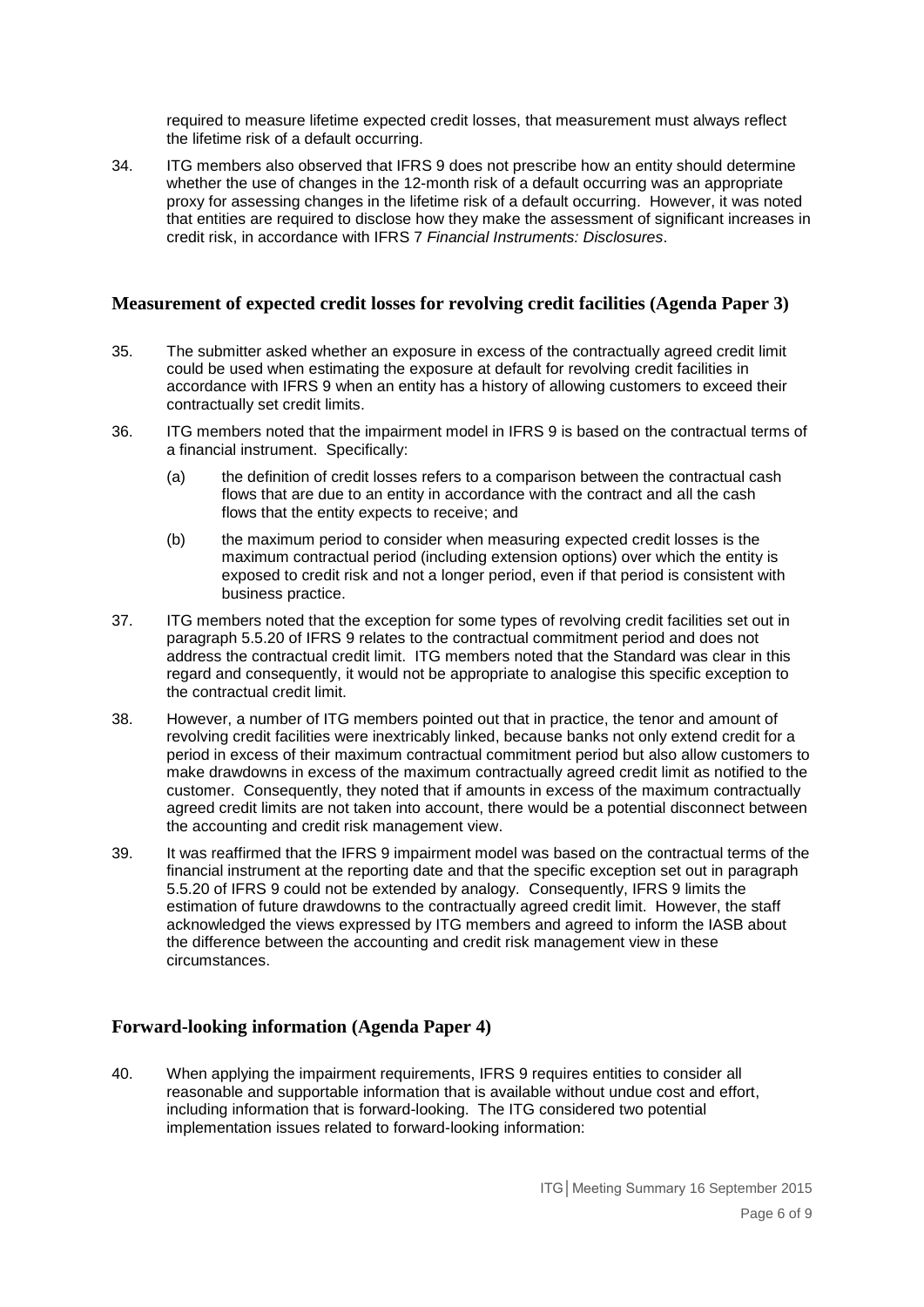- (a) whether forward-looking information, including macroeconomic information, should be incorporated into the determination of expected credit losses in a differentiated way–for example, country by country, bank by bank, portfolio by portfolio; and
- (b) how to determine whether forward-looking information is reasonable and supportable for inclusion in the application of the impairment model. The question is particularly relevant within the context of information about emerging issues and uncertain future events, which is not usually included in an entity's current budgeting and forecasting processes.
- 41. With respect to the first issue, ITG members confirmed that, as noted in paragraphs B5.5.16 and B5.5.51 of IFRS 9, forward-looking information should be relevant for the particular financial instrument or group of financial instruments to which the impairment requirements are being applied. Different factors may be relevant to different financial instruments and accordingly the relevance of particular items of information may vary between financial instruments, depending on the specific drivers of credit risk. For example, this is highlighted in Example 5 to IFRS 9, in which expectations about future levels of unemployment in a specific industry and specific region are only relevant to a sub-portfolio of mortgage loans in which the borrowers work in that industry in that specific region. Conversely, it was also noted that if different financial instruments or portfolios being assessed share some similar risk characteristics, then relevant forward-looking information should be applied in a comparable and consistent manner to reflect those similar characteristics.
- 42. With respect to the second issue, ITG members discussed the principles associated with determining whether forward-looking information is reasonable and supportable and therefore should be included in the application of the impairment requirements, as summarised below. The ITG did not comment on the appropriateness of the structured approach proposed by the submitter.
- 43. ITG members noted that the objective in the Standard is to determine expected credit losses by considering all reasonable and supportable information, including forward-looking information, that is relevant and available without undue cost or effort. Information with these characteristics is used in both the assessment of significant increases in credit risk and in the measurement of expected credit losses.
- 44. ITG members acknowledged that this was a challenging area. They observed that there will be a spectrum of forward-looking information available, some of which will be reasonable and supportable and some of which will have little or no supportable basis. Determining the information that is relevant and reasonable and supportable and its impact on the assessment of significant increases in credit risk and measurement of expected credit losses can require a high level of judgement. In addition, ITG members observed that it can be particularly challenging and difficult to determine the economic consequences (or 'second-order effects') of uncertain future outcomes. For example, while it may be possible to assess the likelihood of particular event occurring, it may be more difficult to determine the effect of the event on the risk of a default occurring and/or on the credit loses that would be associated with that event using reasonable and supportable information.
- 45. ITG members noted that the objective of the IFRS 9 requirements for measuring expected credit losses is to reflect probability-weighted outcomes. Accordingly, information should not be excluded from the assessment of expected credit losses simply because:
	- (a) the event has a low or remote likelihood of occurring; or
	- (b) the effect of that event on the credit risk or the amount of expected credit losses is uncertain.
- 46. ITG members emphasised that an entity should make an effort in good faith to estimate the impact of uncertain future events, including second-order effects, on the credit risk of financial instruments and the measurement of expected credit losses. The estimate should be based on all reasonable and supportable information that is relevant and available without undue cost and effort. Some ITG members made the following observations: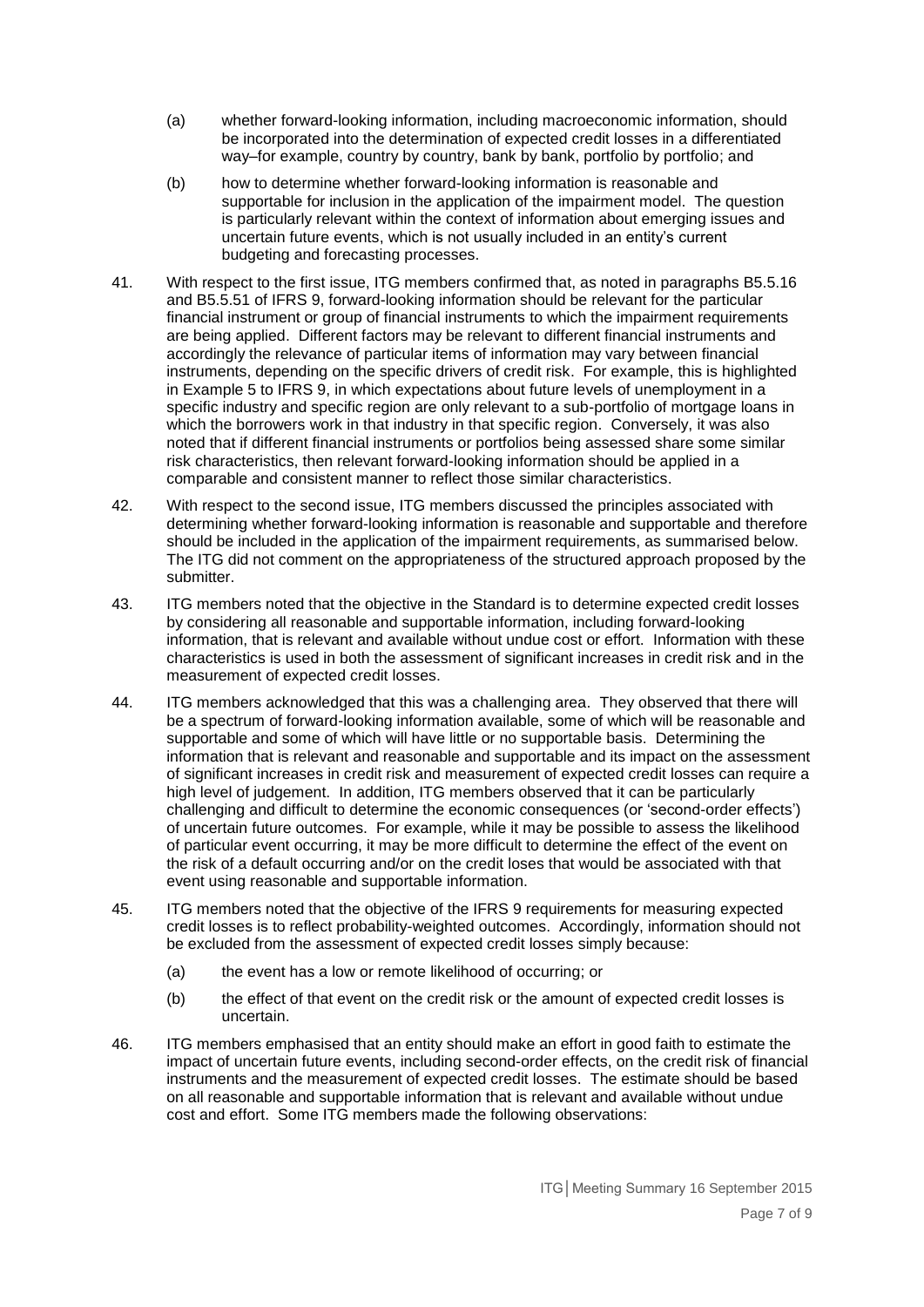- (a) Estimates of expected credit losses should reflect an entity's *own* expectations of credit losses; however, entities should be able to explain how they have arrived at their estimate and how it is based on reasonable and supportable information.
- (b) Estimates of expected credit losses are, by their nature, approximations, which will be updated as more reasonable and supportable information becomes available over time.
- (c) Information does not necessarily need to flow through a statistical model or creditrating process in order to determine whether it is reasonable and supportable and relevant for a particular financial instrument or group of financial instruments.
- 47. Some ITG members observed that if an entity could determine that an uncertain event has an impact on the risk of a default occurring, then it should be possible to make an estimate of the impact on expected credit losses, despite the potentially large range of outcomes. However, in some exceptional cases, it was acknowledged that it may not be possible to estimate the impact on expected credit losses, despite an entity's best efforts.
- 48. In this regard, ITG members emphasised the importance of disclosure of forward-looking information that is relevant, but that cannot be incorporated into the determination of significant increases in credit risk and/or the measurement of expected credit losses because of the lack of reasonable and supportable information. Such disclosures should be consistent with the objective in IFRS 7, which is to enable users of the financial statements to understand the credit risk to which the entity is exposed.
- 49. Several ITG members mentioned that the impact of scenarios about some uncertain future events for which there is reasonable and supportable information may need to be incorporated into the assessment of significant increases in credit risk and measurement of expected credit losses through the use of overlays to the 'base model', on a collective basis. However, in doing so, care needs to be taken to avoid double-counting the impact of events (in both the base model and the overlay) and to take into account the implications of significant correlations; for example, if the impact of a specific uncertain future event had already been captured through the macroeconomic forecasts included in the base model. ITG members highlighted that the estimate of expected credit losses must be consistent with the requirements in the Standard and in particular with the measurement objective for expected credit losses.
- 50. ITG members emphasised the need for good governance and processes in this area, because of the uncertainties and continually changing circumstances associated with forward-looking information. Furthermore, an entity should be able to explain what information it had considered and why that information had been included or excluded from the determination of expected credit losses.

### **Update on BCBS guidance on expected credit losses**

- 51. A representative from BCBS gave an update on the proposed BCBS guidance on accounting for expected credit losses.
- 52. The guidance would apply to internationally active banks and is expected to be published by the end of 2015.
- 53. The guidance will be in two parts: the first would contain general guidance regarding expected credit losses, and the Appendix would contain guidance about the application of IFRS 9. The BCBS will ask the IASB and the FASB to review the final guidance to ensure it does not contravene the relevant accounting standards.